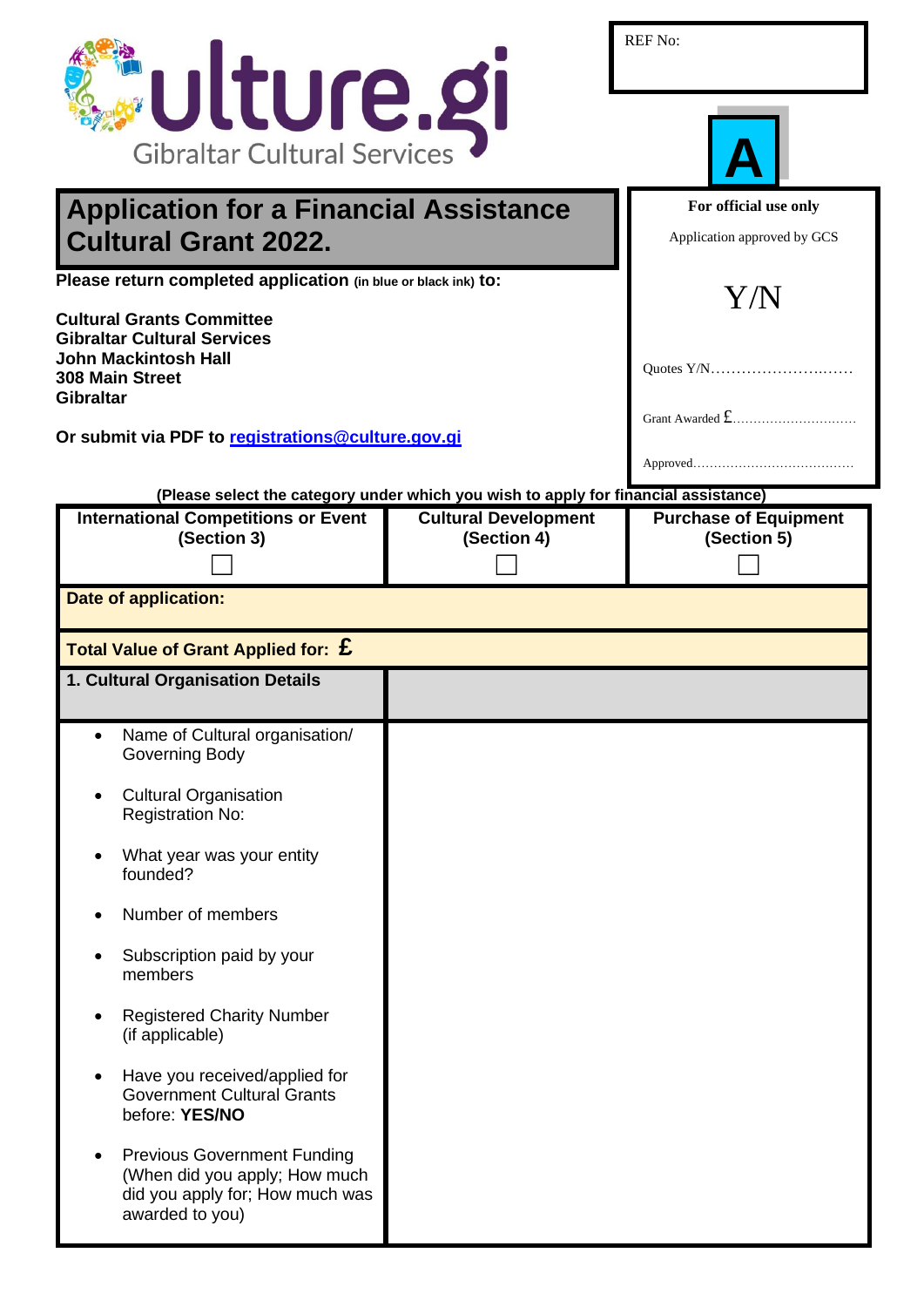

| 2. Individual Applicant /<br><b>Contact Details</b>                                                                                                                                                                            |  |
|--------------------------------------------------------------------------------------------------------------------------------------------------------------------------------------------------------------------------------|--|
| Name                                                                                                                                                                                                                           |  |
| <b>Address</b>                                                                                                                                                                                                                 |  |
| Telephone and Mobile number                                                                                                                                                                                                    |  |
| Email                                                                                                                                                                                                                          |  |
| 3. International Competition or Event                                                                                                                                                                                          |  |
| <b>Details of Event</b>                                                                                                                                                                                                        |  |
| Date of event                                                                                                                                                                                                                  |  |
| <b>Official Organising Body</b>                                                                                                                                                                                                |  |
| How many teams/individuals are<br>competing.<br>Detail: Names, Address, Age, Nationality, ID<br>Card No, Capacity in which the person is<br>travelling i.e. Competitor, Choreographer,<br>Artist etc (provide list separately) |  |
| Is the Team the national<br>representative or a club?                                                                                                                                                                          |  |
| No of teams competing in event                                                                                                                                                                                                 |  |
| No of officials accompanying<br>team                                                                                                                                                                                           |  |
| Venue of event                                                                                                                                                                                                                 |  |
| Benefits of participating in this<br>٠<br>event                                                                                                                                                                                |  |
| Breakdown of costs                                                                                                                                                                                                             |  |
| Note: If a Grant is awarded,<br>www.visitgibraltar.gi must be<br>displayed on all clothing/uniforms<br>and #visitgibraltar promoted on all<br>publicity. Photographic evidence to<br>be provided.                              |  |
| Should the event be cancelled, all<br>monies awarded as a cultural grant<br>will be reimbursed to GCS<br>immediately.                                                                                                          |  |
| (Please add additional sheets as required)                                                                                                                                                                                     |  |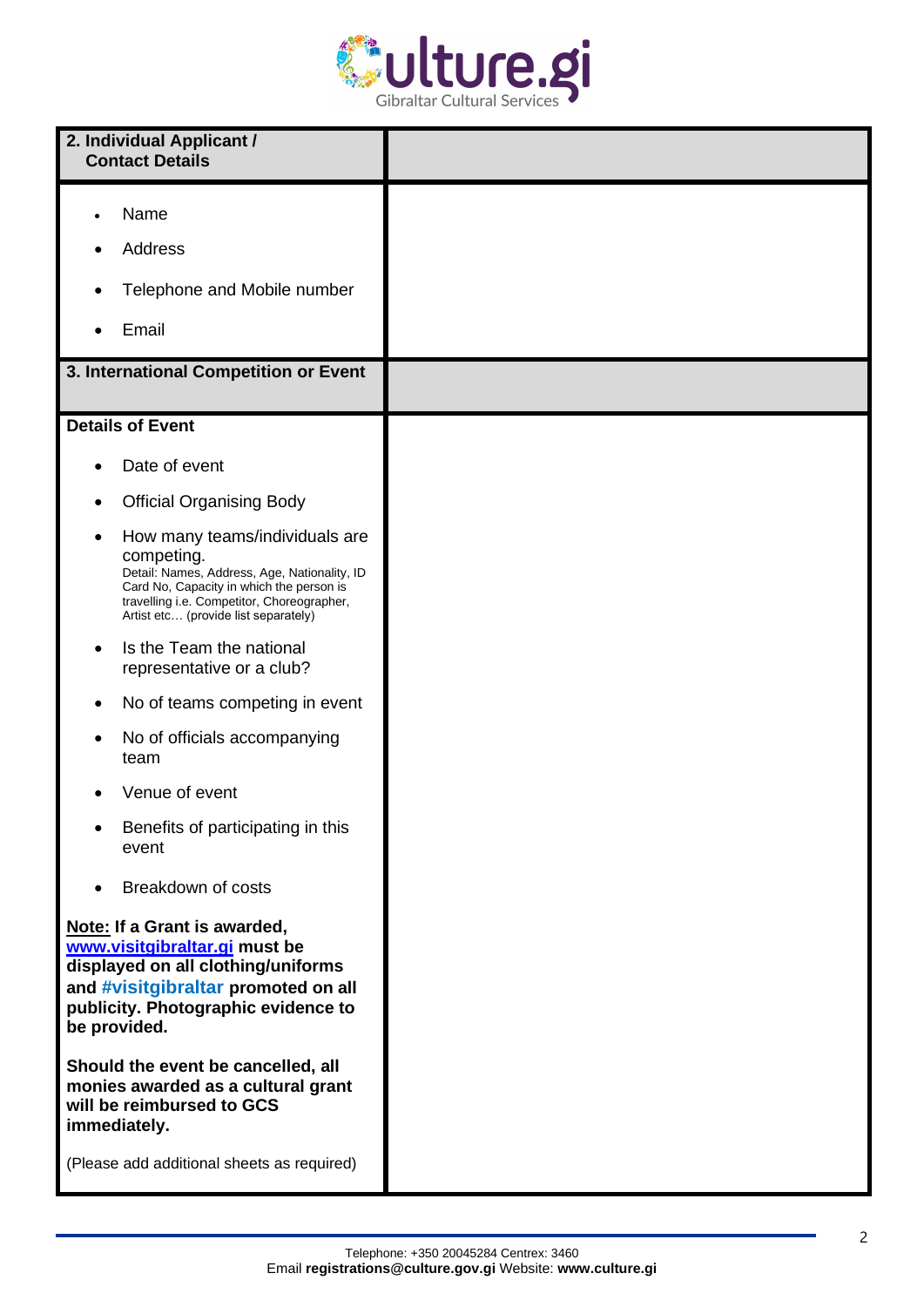

| 4. Cultural Development                                                                                                                 |  |
|-----------------------------------------------------------------------------------------------------------------------------------------|--|
| <b>Full details of project</b><br>(A separate form must be completed for each project)                                                  |  |
| Description of project                                                                                                                  |  |
| Dates of proposed project                                                                                                               |  |
| Type of project                                                                                                                         |  |
| Benefits of project                                                                                                                     |  |
| Details of who will be taking part<br>in project                                                                                        |  |
| Venue for project                                                                                                                       |  |
| Breakdown of costs                                                                                                                      |  |
| (Please add additional sheets as required)                                                                                              |  |
| Note Should the project be cancelled,<br>all monies awarded as a cultural grant<br>reimbursed<br>GCS,<br>will<br>be<br>to               |  |
| immediately.                                                                                                                            |  |
| 5. Purchase of Equipment                                                                                                                |  |
| Full details of proposed project                                                                                                        |  |
| Description of equipment                                                                                                                |  |
| Proposed time scale for the<br>purchase                                                                                                 |  |
| How will this proposed purchase<br>$\bullet$<br>effect the development of your<br>cultural entity?                                      |  |
| Breakdown of costs<br>(including quotes)                                                                                                |  |
| (Please add additional sheets as required)                                                                                              |  |
| Note All grants requested for the<br>purchase of equipment must be<br>accompanied by a full description of<br>item(s) and three quotes. |  |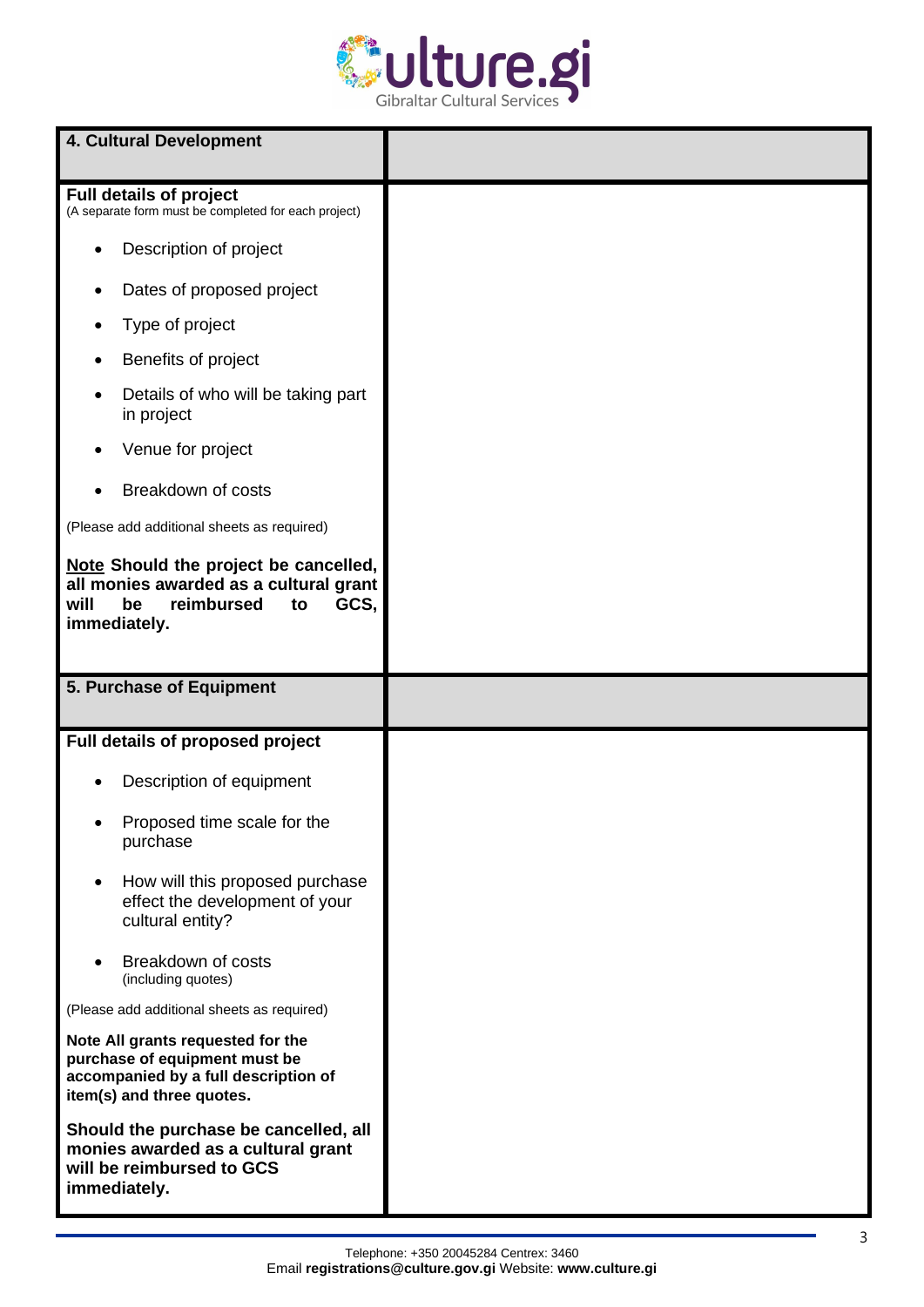

| 6. Details of how you propose to fund<br>the total amount of event / project /<br>purchase(s) |                        |
|-----------------------------------------------------------------------------------------------|------------------------|
| 7. Details of direct sponsorship towards<br>the event/project(s)/purchase                     |                        |
| 8. Provide any other relevant<br>information in support of this<br>application                |                        |
| (Please add additional sheets as required)                                                    |                        |
| 9. Bank details                                                                               | Bank:                  |
|                                                                                               | <b>Account Name:</b>   |
|                                                                                               | <b>Account Number:</b> |
|                                                                                               | Sort Code:             |

10. I/we hereby confirm that all the information provided in this form is correct.

11. I/we confirm that I accept all the terms and conditions relating to this application.

| $\Box$ Agree | $\Box$ Disagree |
|--------------|-----------------|
|              |                 |

12. I/we hereby consent to being contacted in the future by Gibraltar Cultural Services in relation to cultural matters or cultural events which may be of interest to the Organisation. ☐ Agree ☐ Disagree

| Signed                                  | <b>Name</b> |  |
|-----------------------------------------|-------------|--|
| <b>Date</b>                             |             |  |
| Position within Cultural Governing Body |             |  |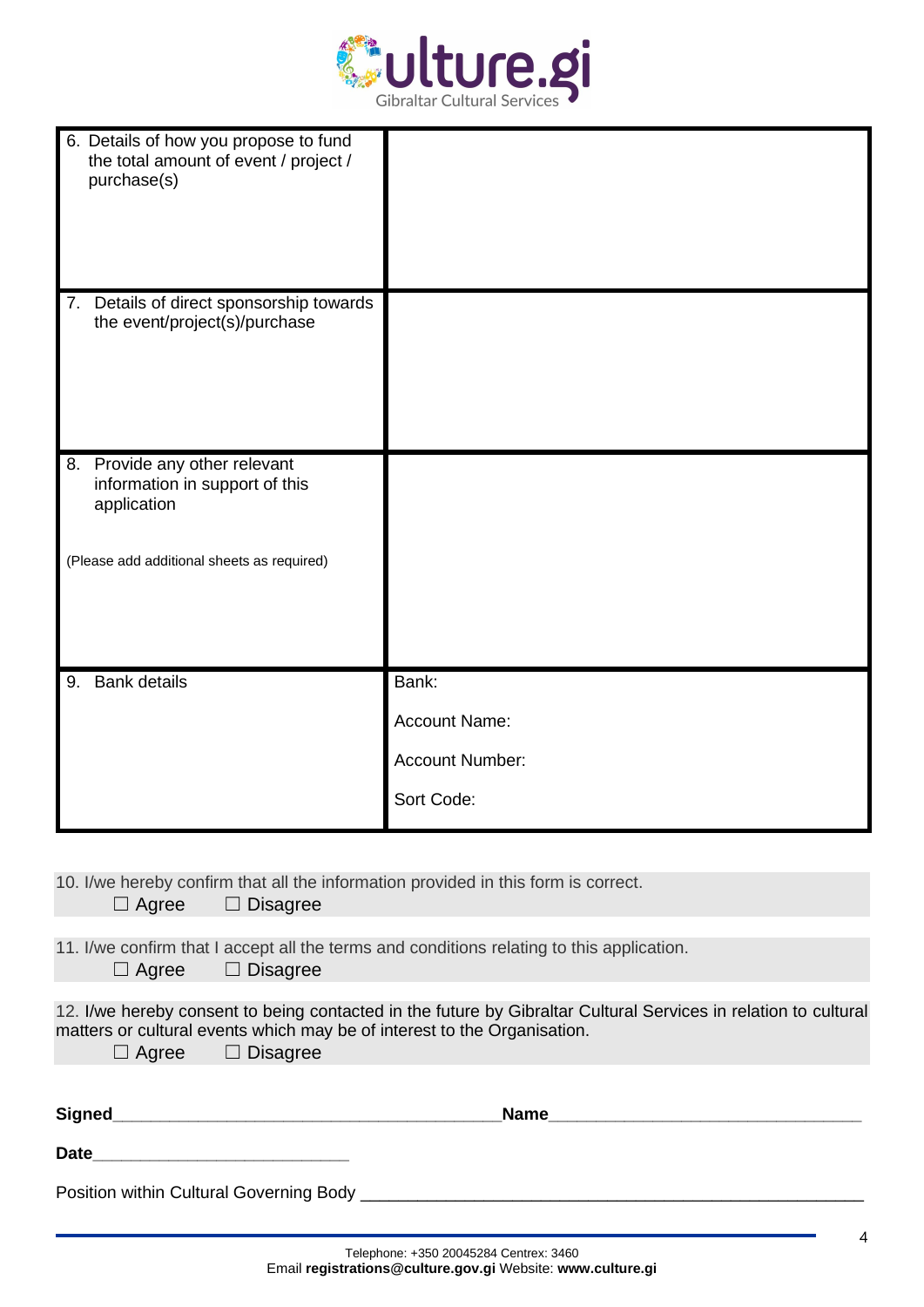

## **CULTURAL GRANT APPLICATION**

## **Conditions Attached to the Financial Assistance Application**

- a. Only requests received on an official form will be considered.
- b. All sections of this application for financial assistance must be completed in full and accompanied by the requested supporting information.
- c. Official International Competitions must be accredited and on the official calendar of the International Governing Body (Federation)
- d. Cultural Organisations/Entities must be registered in the Cultural Organisations Register in order for a grant to be awarded.
- e. Details of events/projects must be completed accurately and supported by information from the relevant International Organisation.
- f. All event / project promotion and contributions to the media must acknowledge the support of the Government of Gibraltar, and where participation is at an international level the promotion of **[www.visitgibraltar.gi](http://www.visitgibraltar.gi/)** and **#visitgibraltar** is a **MUST**. Photographic evidence is to be provided.
- f. Applications must be accompanied by a formal statement of accounts for the preceding year.
- g. Following the event/project/purchase Applicants MUST submit the confirmation of expenditure Form B, together with receipts of the actual expenditure incurred. Failure to produce such evidence may affect future applications.
- h. The % of approved total costs that may be awarded in the form of a Grant, is assessed and awarded on an individual, case by case basis and is subject to the terms and conditions herein.

## **Checklist**

- a. Please ensure you have filled in all the applicable sections as requested
- b. Please include a formal audited statement of accounts
- c. Please include a written proposal following all the headings provided
- d. Please include any information that will support your application
- e. Please ensure you attach three quotes if you are applying for purchase of equipment

Data Protection: The information provided on this form will be used by Gibraltar Cultural services conforming to the Data Protection Act.